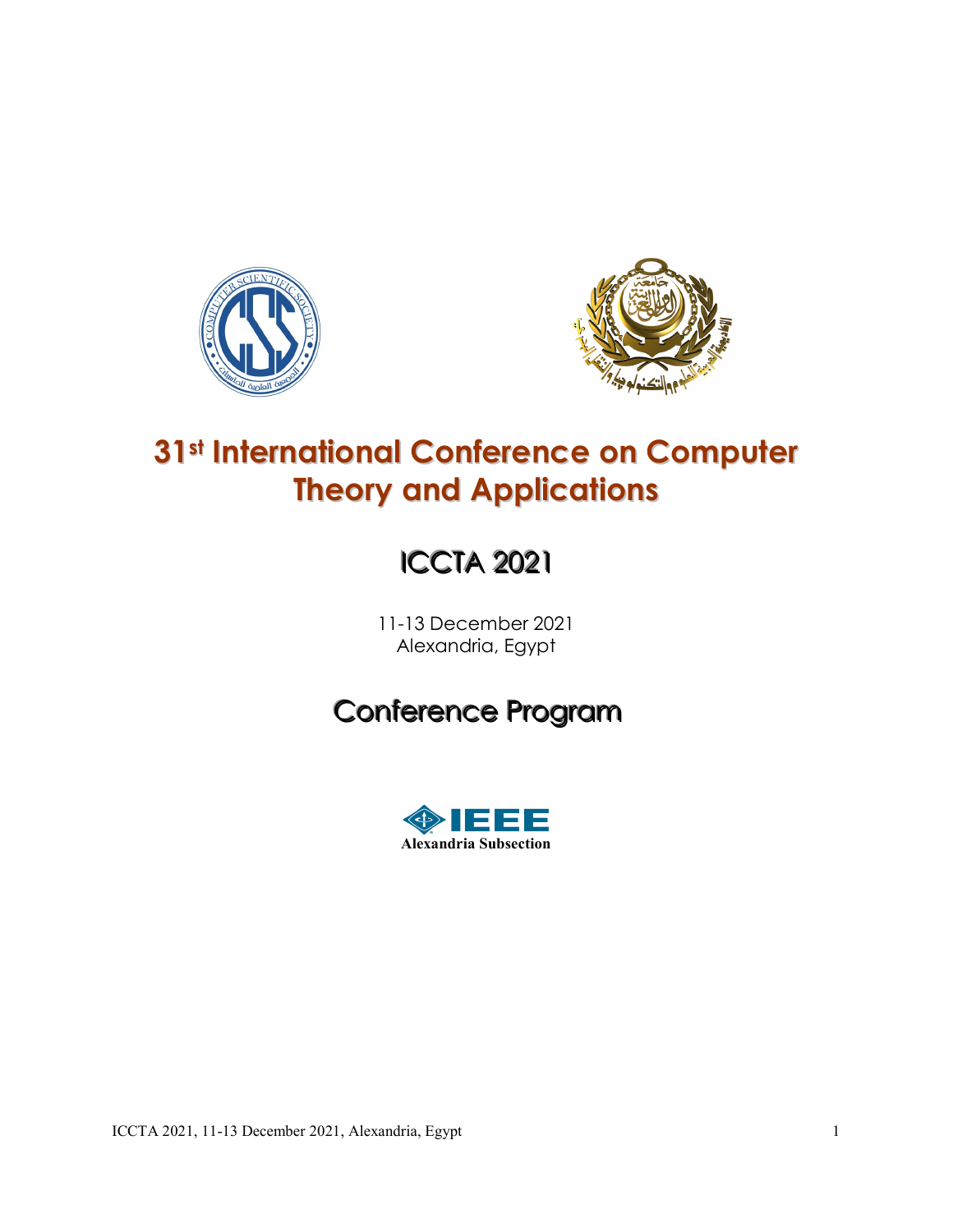Day 1

Saturday December 11th, 2021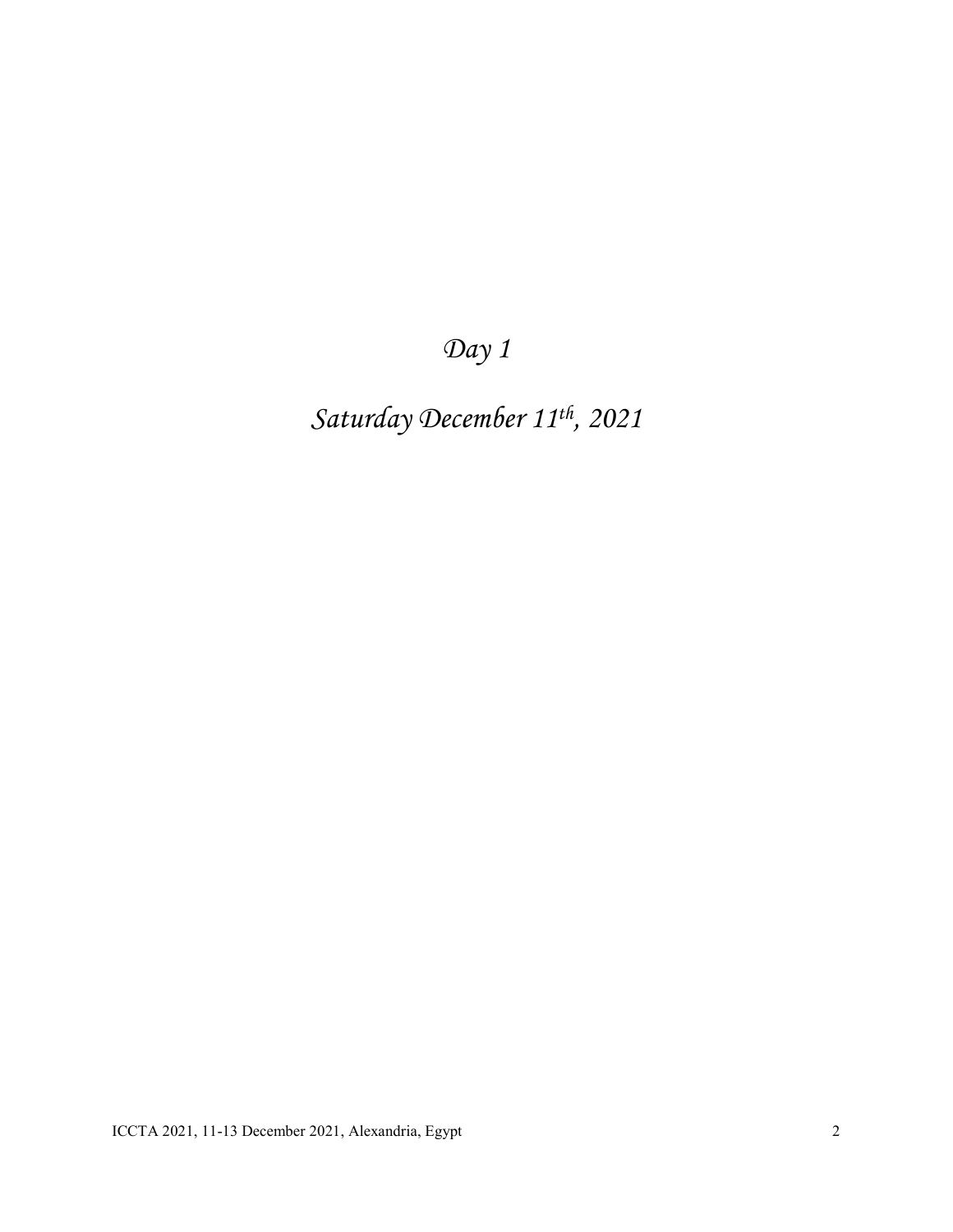## DAY 1 - Saturday, December 11<sup>th</sup>, 2021

Venue: AASTMT Presidency Building, AbuQir and Online

#### 10:00 Registration

11:00 Opening Session and Keynote Speech

#### Welcoming Speeches

#### Prof. Dr. Ayman Abdel-Hamid

Dean – College of Computing and Information Technology (Alexandria) Arab Academy for Science, Technology, and Maritime Transport Conference Coordinator

#### Prof. Dr. Alaa Abdel Bary

Vice President for Postgraduate Studies and Scientific Research Arab Academy for Science, Technology, and Maritime Transport

## Prof. Dr. Maha Elsabrouty

IEEE Alexandria Subsection Chair Egypt-Japan University of Science and Technology, Egypt

## Prof. Dr. Eman Tharwat

Chair - Sector Committee of Computer Science and Informatics Supreme Council of Universities, Egypt

#### H.E. Prof. Dr. Ismail Abdel Ghafar Ismail Farag

President – Arab Academy for Science, Technology, and Maritime Transport

#### H.E. Major-general Mohamed Taher Elsherief

Alexandria Governor

### H.E. Prof. Dr. Yousry El Gamal

Former Minister of Education, Egypt President, Computer Scientific Society

Keynote Speech

#### "Top Technology Trends"

#### H.E. Prof. Dr. Yousry El Gamal

12:30 Coffee Break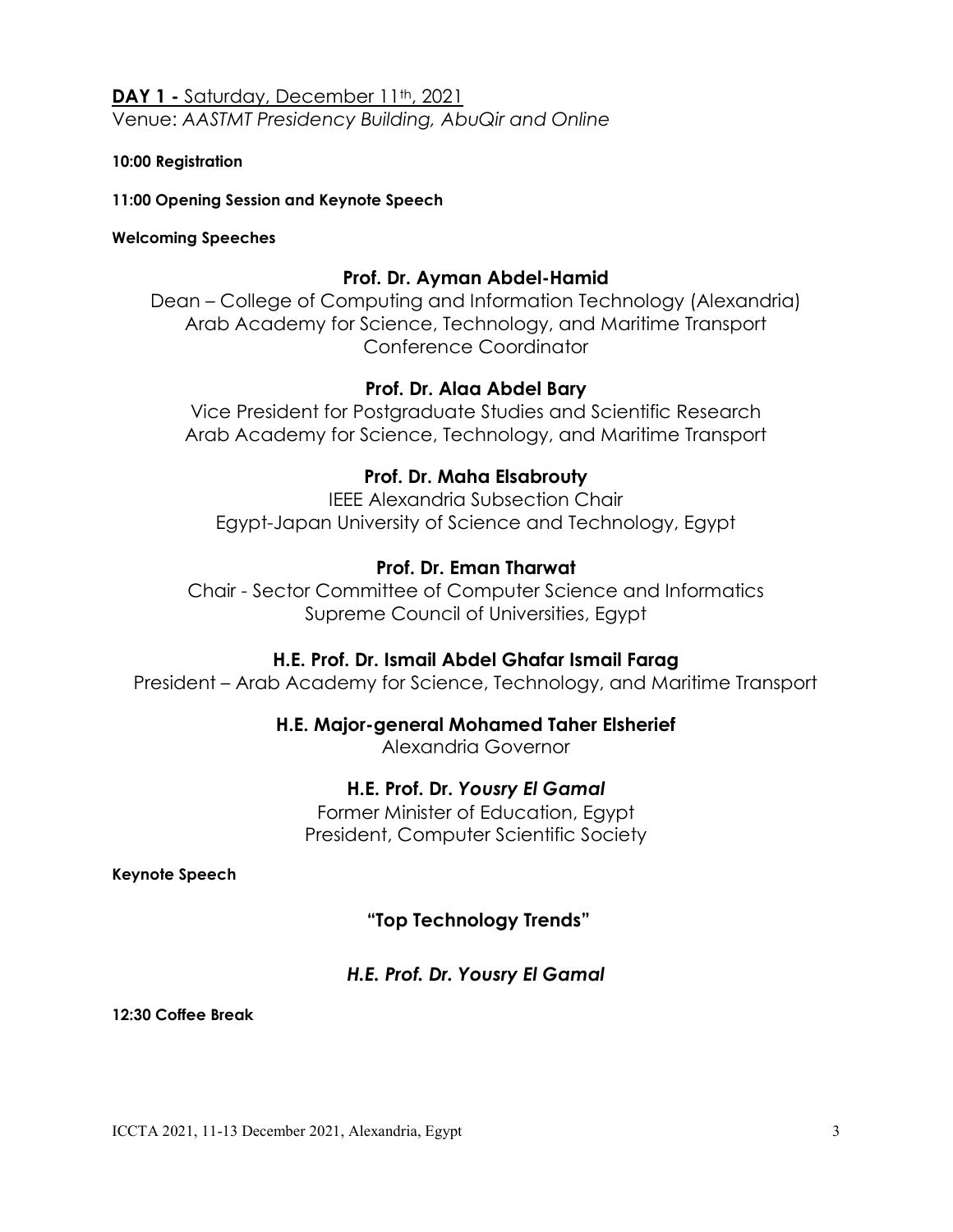13:00 Keynote Speech

## "ICT Trend and Future"

## Prof. Dr. Satoshi Goto

Vice President, Egypt Japan University of Science and Technology, Egypt

#### 13:45 Keynote Speech

## "Collaboration of Cloud, Fog and Mist Computing for Real-time Applications: Resource Allocation and Scheduling Challenges"

## Prof. Dr. Helen Karatza

Emeritus Professor, Department of Informatics Aristotle University of Thessaloniki, Greece

#### 14:30 Keynote Speech

## "Artificial Intelligence Technology in Smart Health Informatics"

## Prof. Dr. Abdel-Badeeh M. Salem

Emeritus Professor of Computer Science Founder & Head of Artificial Intelligence and Knowledge Engineering Research Labs

Faculty of Computer and Information Sciences Ain Shams University, Cairo, Egypt

15:15 Keynote Speech

## "Building an Ecosystem for Innovation that Matters"

## Prof. Dr. Ahmed Tantawy

Strategy Advisor and Former Scientist, Inventor, and Business Executive, USA

#### 16:00 Lunch

## End of Day 1 Activities - ICCTA 2021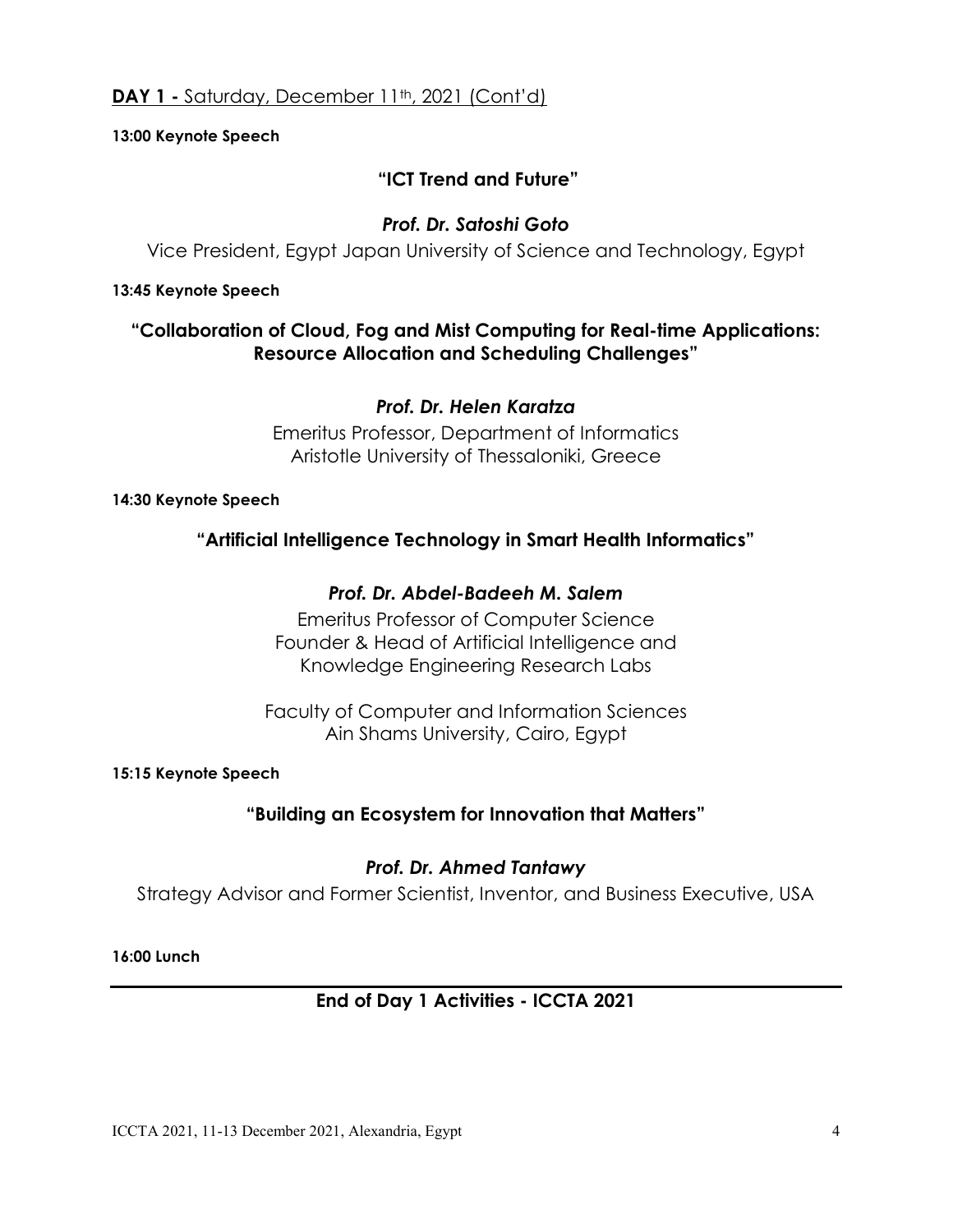## Day 2

Sunday, December 12th, 2021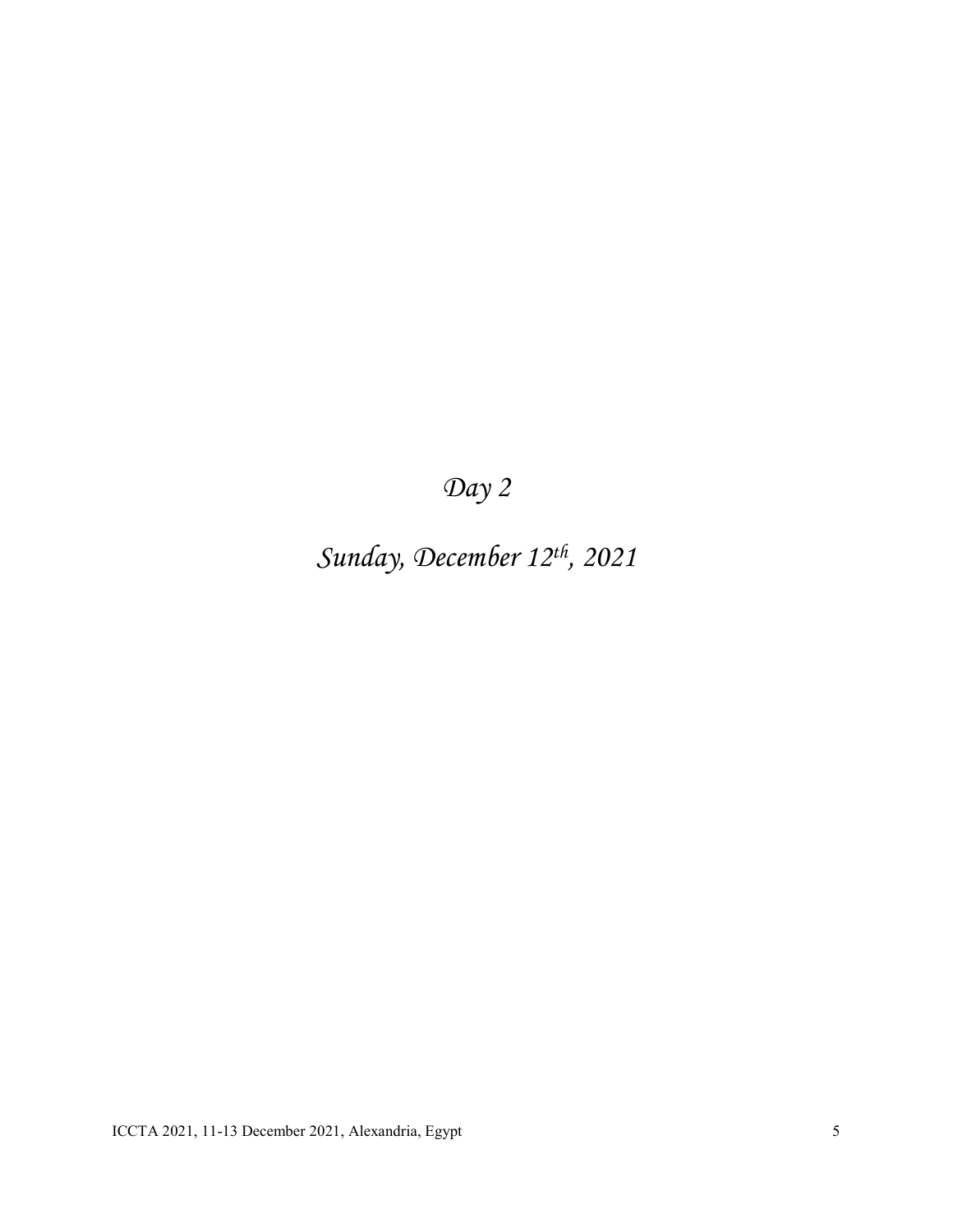### DAY 2 - Sunday, December 12<sup>th</sup>, 2021

Venue: Farsi Hall – College of Engineering and Technology- AbuQir and Online

9:30 - 12:00

#### Session I

## Computer Applications, Cybersecurity, and Software Engineering

Chairs: Prof. Dr. Ayman Abdel-Hamid and Prof. Dr. Mohamed Kholief

Accurate Prediction of Landing Loads for a New Design of a Wing-In-Ground Maritime Surveillance Drone – CFD Investigation

Bradley Hunter (University of New South Wales, Australia), Ahmed Swidan (University of New South Wales, Australia and Arab Academy for Science, Technology and Maritime Transport, Egypt), Keith Joiner, and Georgina Hazenberg (University of New South Wales, Australia)

Chaotic Maps Based Video Encryption: A New Approach

Wessam Salama (Pharos University, Egypt), and Moustafa Aly (Arab Academy for Science, Technology and Maritime Transport, Egypt)

Novel Memristive Pseudorandom Bit Generator

Ahmed Mohy El Den (Arab Academy for Science, Technology and Maritime Transport, Egypt), Karim Moussa (Horus University, Egypt), Islam Abd Ellattif Mohamed, and Roshdy Abdelrassoul (Arab Academy for Science, Technology and Maritime Transport, Egypt)

Dropout Prediction System to Enhance Massive Open Online Courses

Ahmed Nazif, Ahmed Sedky, and Osama Badawy (Arab Academy for Science, Technology and Maritime Transport, Egypt)

Exploring The Use Of Cognitive Tests To Predict Programming Performance: A Systematic Literature Review

Ayman Farghaly and Passent El-Kafrawy (Nile University, Egypt)

Smart Glove for Translating Arabic Sign Language "SGTArSL"

Amal Dweik, Hanaa Qasrawi, and Dana Shawar (Palestine Polytechnic University, Palestine)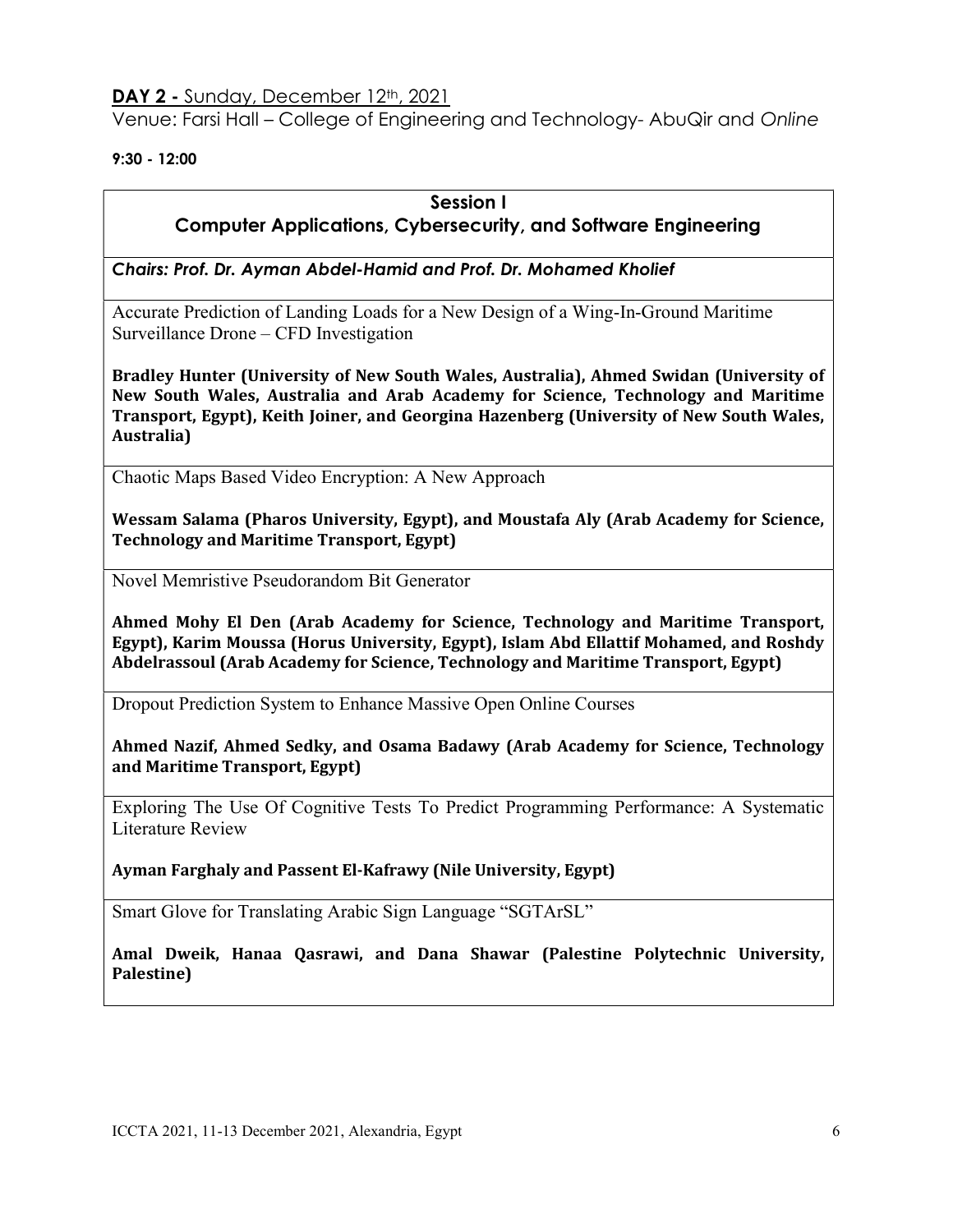#### Session I

## Computer Applications, Cybersecurity, and Software Engineering

Design and Implementation of Mobile-based Application for Appointments Systems for Vaccinations in Medical Centers

#### Mohammad M. Qabajeh, Shima Mousa, Hamam Abo Saleh, and Jamila Abo Hasan (Palestine Polytechnic University, Palestine)

Internet Banking Accessibility: The Social and Financial Exclusion of People with Visual Disability

Ahmed Hassan, Rasha Abd El Aziz, and Meer Hamza (Arab Academy for Science, Technology and Maritime Transport, Egypt)

A Study of Children Engagement and Focus During Handwriting in VR with a Haptic Device

Jezia Zakraoui, Somaya Al-Maadeed, Moutaz Salah, and Jihad AlJa'am (Qatar University, Qatar)

#### 12:00 Coffee Break

12:30- 13:30 Keynote Speech

## "#Trending Hashtags"

## Prof. Dr. Ahmed Darwish

Former Minister of State for Administrative Development, Egypt Cairo University, Egypt

13:30 - 16:00

## Session II Robotics, Mechatronics, and Internet of Things

Chairs: Prof. Dr. Ossama Ismail and Prof. Dr. Hamdy Ashour

Sub-Optimal Configuration for Human and Robot in Co-Manipulation Tasks Based on Inverse Condition Number

Abdel-Nasser Sharkawy (South Valley University, Egypt)

Laser Odometry for Agricultural Environment Based on Point Cloud Intensity and Covariance

Haotian Qi, Pengfei Duan, Shengwu Xiong, and Yihua Lu (Wuhan University of Technology, China)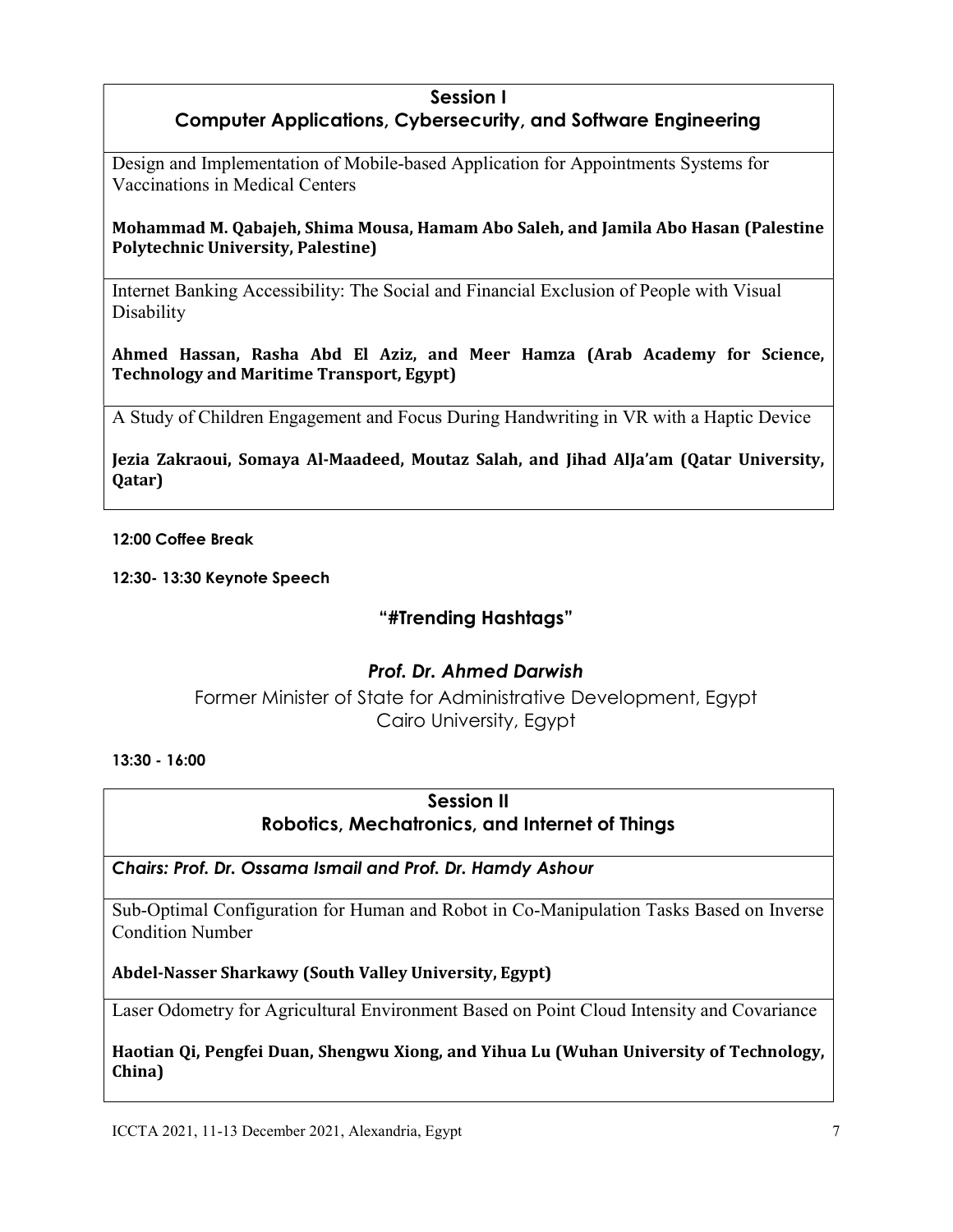## Session II Robotics, Mechatronics, and Internet of Things

Solving Kinematics of a Parallel Manipulator Using Artificial Neural Networks

Yasmin Khattab, Iham Zidane (Arab Academy for Science, Technology and Maritime Transport, Egypt), Mohamed El-Habrouk, and Sohair Rezeka (Alexandria University, Egypt)

Mechatronic Design and Path Planning Optimization for an Omni Wheeled Mobile Robot for Indoor Applications

Mostafa Massoud, Ahmed Ibrahim, and Mostafa Rostom (Arab Academy for Science, Technology and Maritime Transport, Egypt)

GreenAir: An IoT Field Testing System for Bio-Air Filtration

Grishma Doshi and Joseph Stevens (Murdoch University, UAE)

A Comparative Study of Different Electric Vehicle Motor Drive Systems under Regenerative Breaking Operations

Mohamed Elsayed (Pharos University, Egypt), Osama Hebala, Mostafa Hamad, and Hamdy Ashour (Arab Academy for Science, Technology and Maritime Transport, Egypt)

Modeling and Analysis of PMSM under Regenerative Braking Operations with Fault-Tolerant for EV/HEV Applications

Mohamed Elsayed (Pharos University, Egypt), Mostafa Hamad, and Hamdy Ashour (Arab Academy for Science, Technology and Maritime Transport, Egypt)

Random Vector Functional Link Networks for Load Forecasting Using Renewable Energy Generation

Sashank Sridhar and Sowmya Sanagavarapu (Anna University, India)

16:00 Lunch

End of Day 2 Activities - ICCTA 2021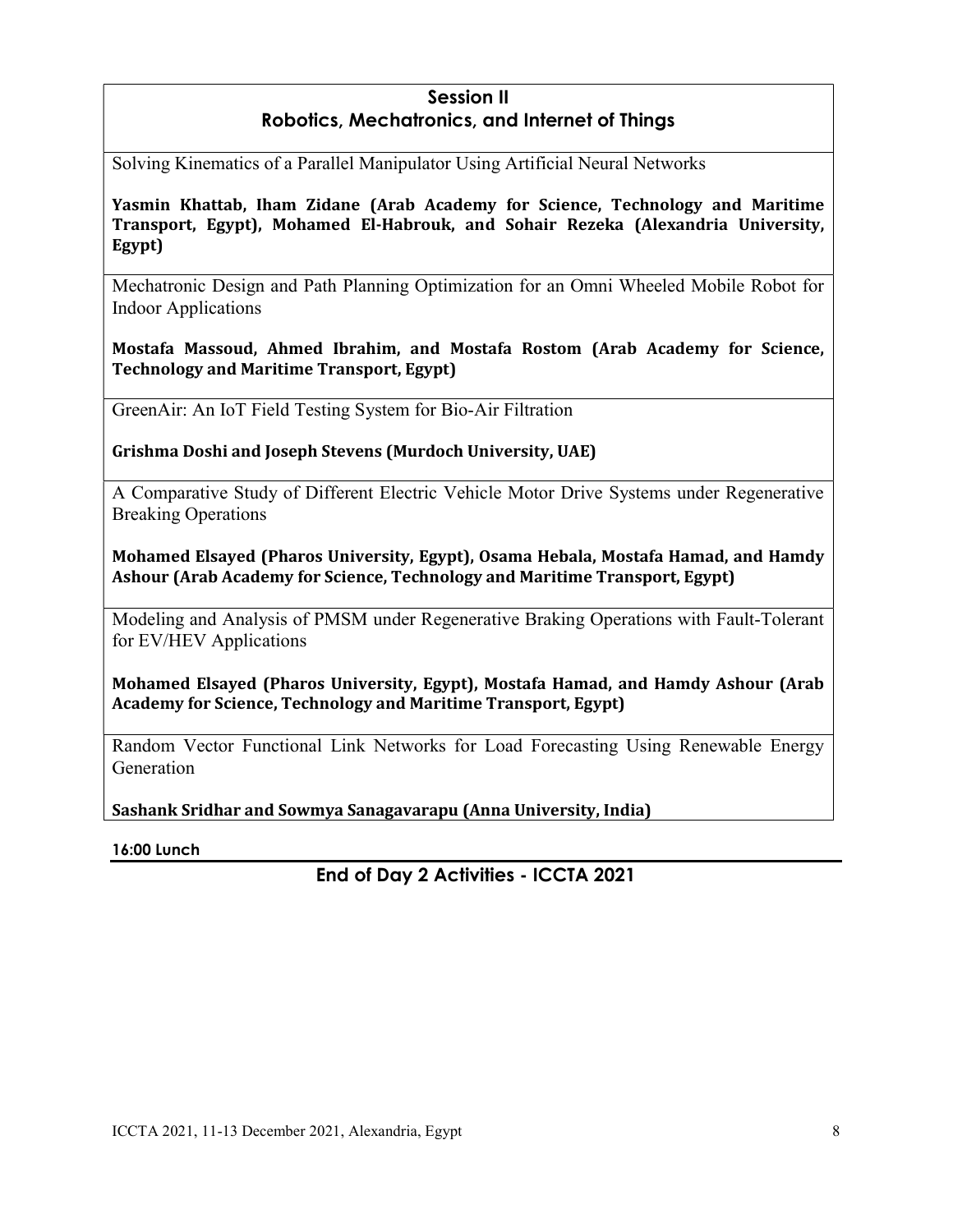# Day 3

# Monday, December 13th, 2021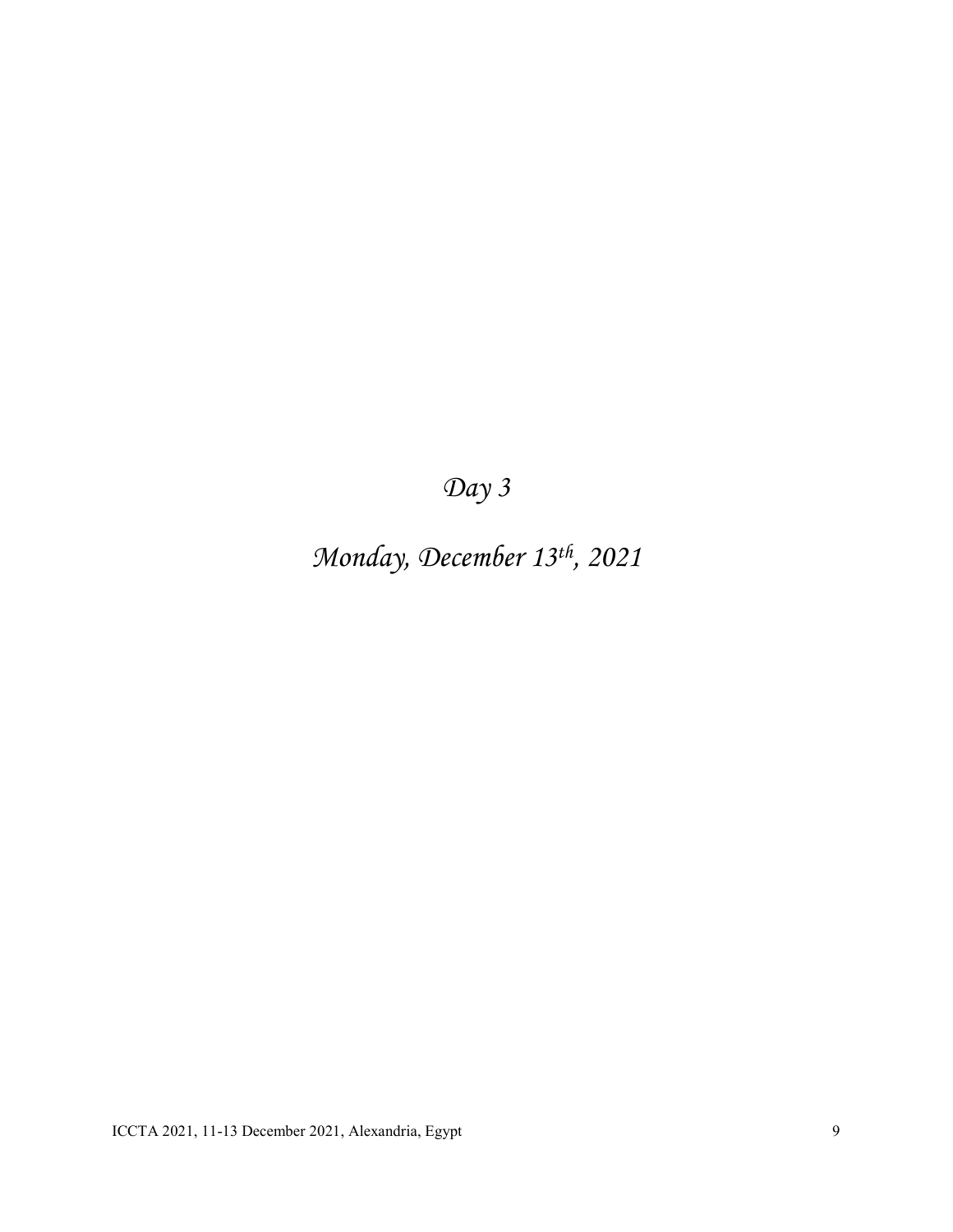#### DAY 3-Monday December 13th, 2021

Venue: Farsi Hall – College of Engineering and Technology- AbuQir and Online

#### 9:30 - 12:00

#### Session III Intelligent Computing I

Chairs: Prof. Dr. Osama Badawy and Prof. Dr. Khaled Mahar

Material Fracture Life Prediction Under High Temperature Creep Conditions Using Support Vector Machines And Artificial Neural Networks Techniques

Roberto Fernandez Martinez, Pello Jimbert (University of the Basque Country UPV/EHU, Spain), Lorena M. Callejo, and Jose Ignacio Barbero (Fundacion TECNALIA Research & Innovation, Spain)

A Practical Approach for Malware Identification based on Anti-Emulation Techniques and Feature to Image Translation

Ingrid Georgiana Stoleru and Dragos Gavrilut (Alexandru Ioan Cuza University of Iasi, Romania)

Lung CT Image Segmentation: A Generalized Framework Based on U-Net Architecture and Preprocessing Models

Wessam Salama (Pharos University, Egypt), and Moustafa Aly (Arab Academy for Science, Technology and Maritime Transport, Egypt)

SONDHAN: A Comparative Study of Two Proficiency Language Bangla-English on Question-Answer Using Attention Mechanism

Nusrat Nabi, Sumiya Islam, Sakib Ahmad Siddiquee, Syed Rakib Al Hossain, Mumenunnessa Keya, Sharun Akter Khushbu, Md. Sazzadur Ahamed (Daffodil International University, Bangladesh)

Effort To Mitigate Malaria Via Early Detection Using Hybrid Machine Learning Architectures

Md. Sabbir Ahmed, Rafeed Rahman, Zarif Raiyan Arefeen, Auninda Alam, and Marjan Tahreen (Brac University, Bangladesh)

Arabic Language Sentiment Analysis Using Feature Engineering and Deep Learning RNN-LSTM Framework

Eman Allam, Magda Madbouly, and Shawkat Guirguis (Alexandria University, Egypt)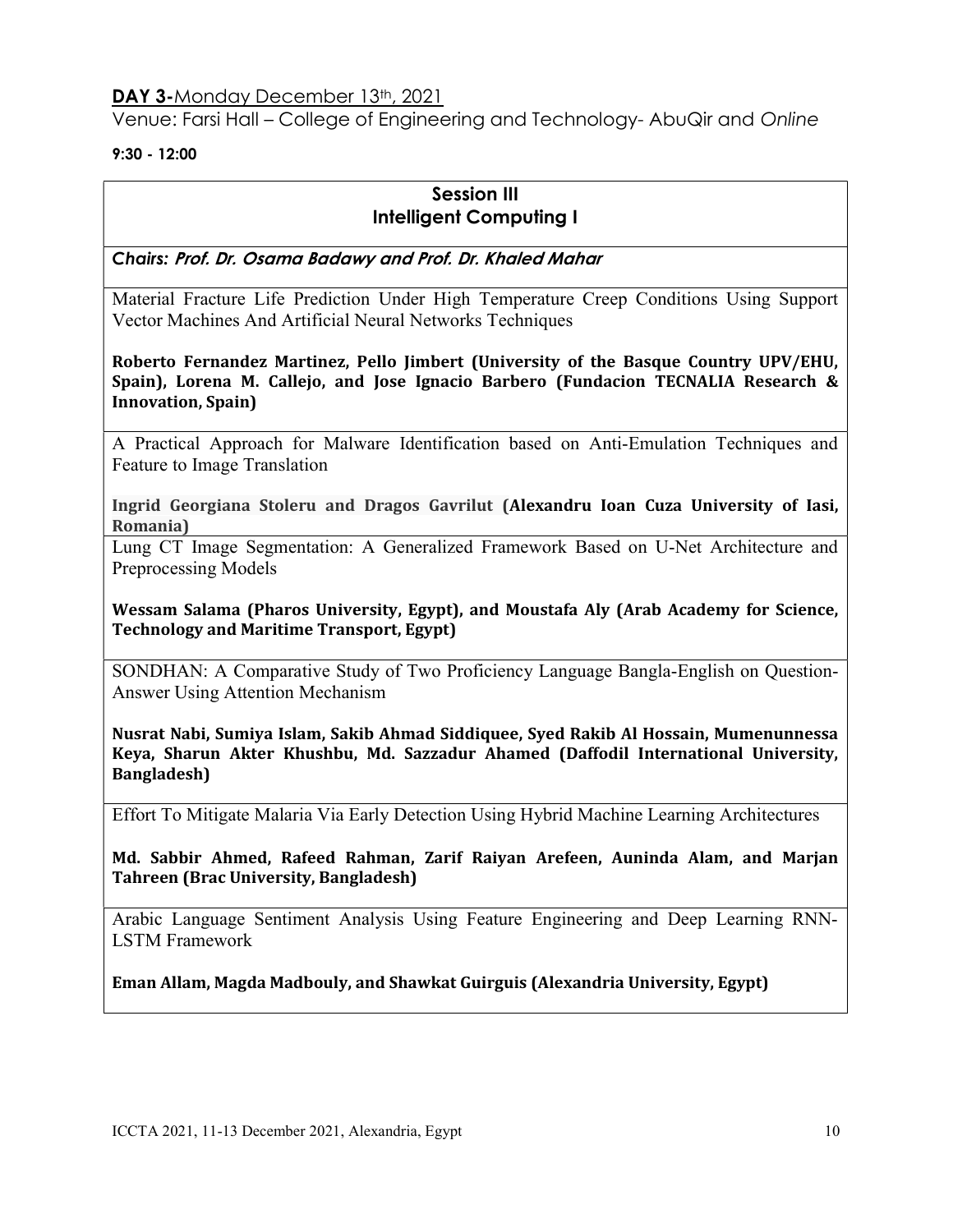## Session III Intelligent Computing I

Anomaly Detection on Bitcoin, Ethereum Networks Using GPU-accelerated Machine Learning **Methods** 

#### Youssef Elmougy (Georgia Institute of Technology, USA) and Oliver Manzi (Lulea University of Technology, Sweden)

Tuberculosis Detection from Chest Radiographs with Pre-trained Deep Learning Scheme: A Study

Seifedine Kadry (Noroff University College, Norway), Venkatesan Rajinikanth, A. Chandrasekar, and A. Nandhini (St. Joseph's College of Engineering, India)

Chest X-Ray Pneumonia Detection by Dense-Net

Israa Jassam (Alexandria University, Egypt), Saleh Elkaffas (Arab Academy for Science, Technology and Maritime Transport, Egypt), and Adel El-Zoghabi (Alexandria University, Egypt)

12:00 Coffee Break

12:30- 13:30 Keynote Speech

#### "Education 4.0 and Digital Transformation"

#### Prof. Dr. Abdel Hamid Soliman

Professor of Signal Processing and Telecommunication School of Digital, Technologies and Arts Staffordshire University, UK.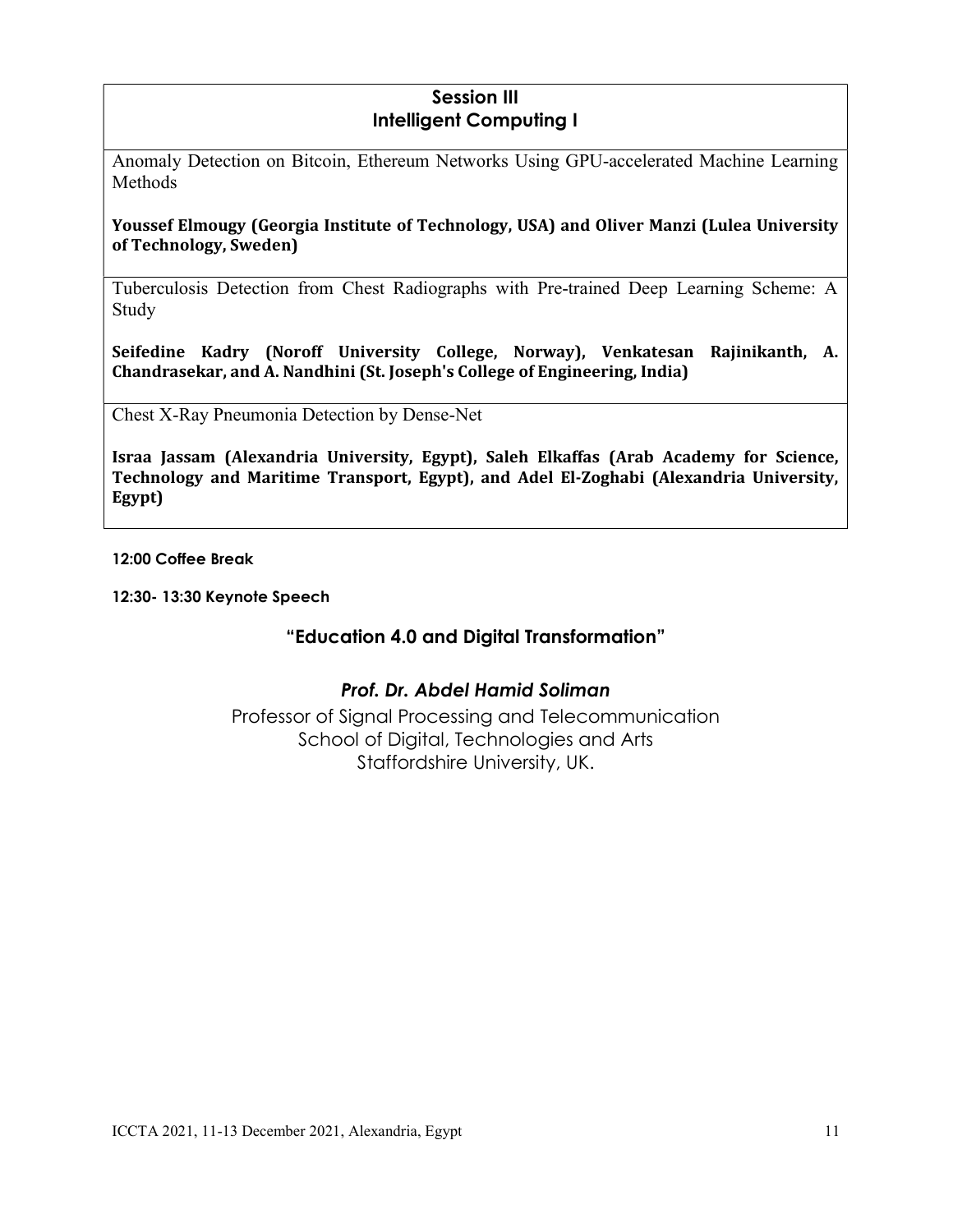## Session IV Intelligent Computing II

Chairs: Prof. Dr. Mohamed Taher Elsonni and Prof. Dr. Mohamed Shaheen

Twitter Sentiment Analysis Using BERT

Ayman Samir (Alexandria University, Egypt), Saleh Mesbah Elkaffas (Arab Academy for Science, Technology and Maritime Transport, Egypt), and Magda Madbouly (Alexandria University, Egypt)

Human Handover Classification using a Deep Learning Model

Islam Monir, Nashwa El-Bendary, and Mohamed Waleed Fakhr (Arab Academy for Science, Technology and Maritime Transport, Egypt)

A Comparative Study of DWT-HOG Based Face Recognition with Other Similar Techniques

Ahmed Abdulateef Mohammed (University of Al-Mustansiriyah, Iraq) and Faiz Al-Alawy (Promoting Sustainable Change Inc., USA)

Supervised Models Enhancement using Unsupervised Transition in Mobile Network

Mina Awad, Mahmoud Nour, Mina Kamel (Nile university, Egypt), Mostafa Essa (Vodafone, Egypt), and Nashwa Abdelbaki (Nile university, Egypt)

Automatic Detection of Breast Cancer in Thermal Images using Optimal Handcrafted Features

Seifedine Kadry (Noroff University College, Norway), Venkatesan Rajinikanth, Susmitha Dasari, and T. Suvathi (St. Joseph's College of Engineering, India)

Detection of Diabetic Macular Edema in Retinal OCT Images with Firefly-Algorithm Selected Features

Seifedine Kadry (Noroff University College, Norway), Venkatesan Rajinikanth, Jiny Mariam Jerry, and R. Carolin Gifta (St. Joseph's College of Engineering, India)

Obstacles Avoidance of Self-driving Vehicle using Deep Reinforcement Learning

Mahmoud Osama Radwan, Ahmed Sedky, and Khaled Mahar (Arab Academy for Science, Technology and Maritime Transport, Egypt)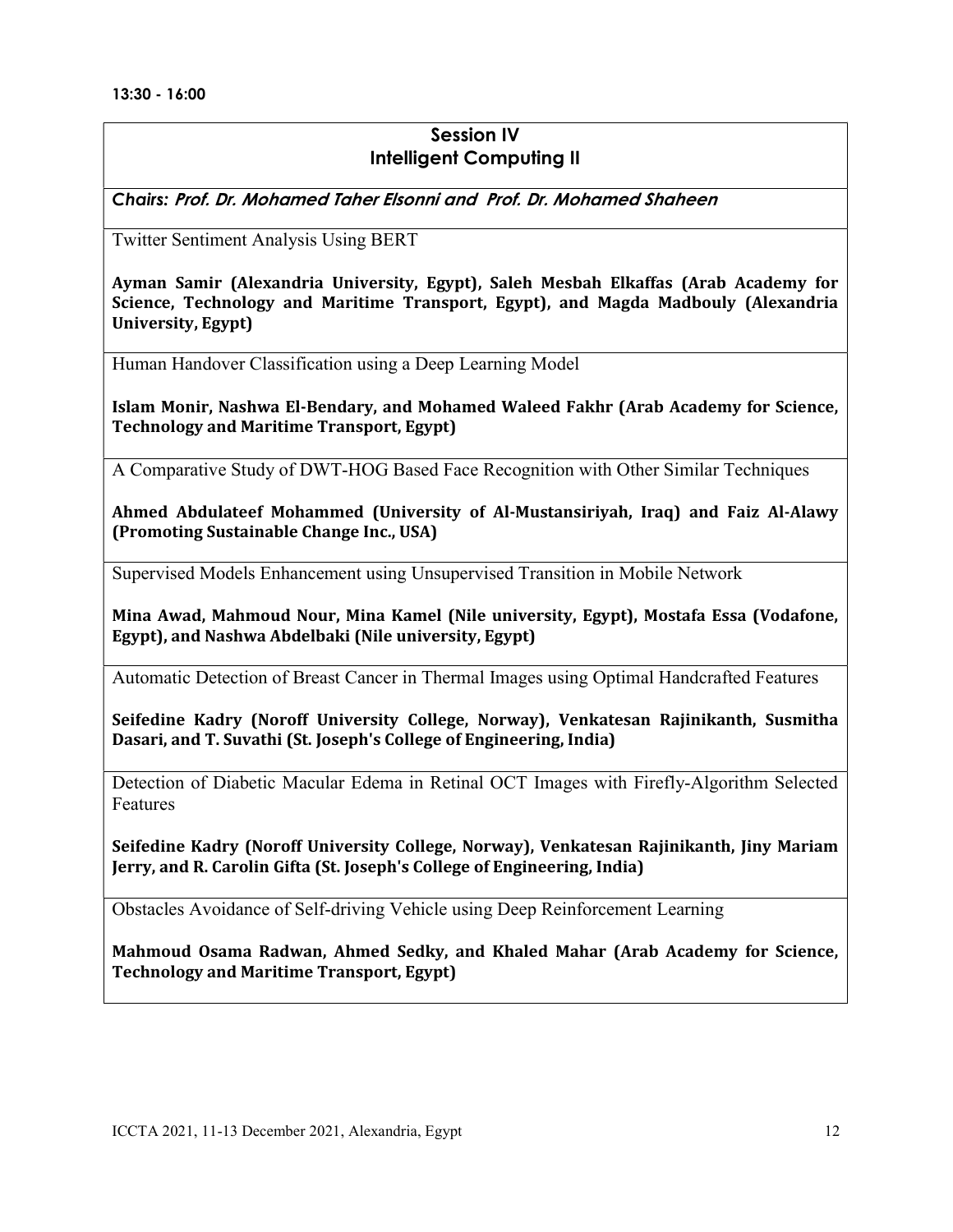## Session IV Intelligent Computing II

A Robust Deep Learning based Prediction System of Heart Disease using a Combination of Five Datasets

Ritu Biswas (Daffodil International University, Bangladesh), Abhijith Reddy Beeravolu, Asif Karim, Sami Azam (Charles Darwin University, Australia), Md. Tanvir Hasan, Md. Soriful Alam (Daffodil International University, Bangladesh), and Pronab Ghosh (Lakehead University, Canada)

Supervised and Unsupervised Methods in Depth Estimation

Tarek Barhoum (Arab International University, Syria) and Balsam Eid (Arab Academy for Science, Technology and Maritime Transport, Syria)

End of ICCTA 2021 Activities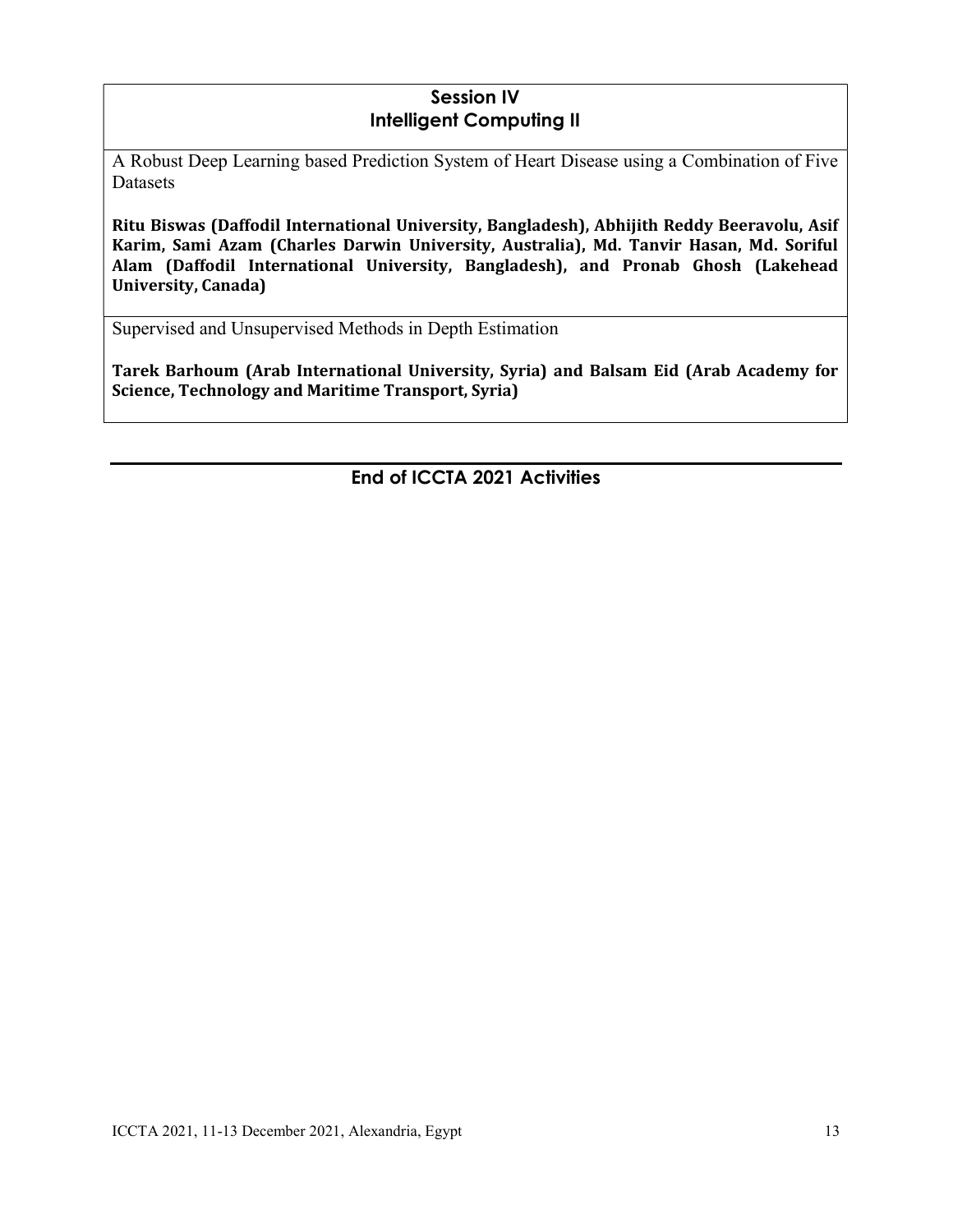## ICCTA 2021 Committees

#### Honorary Chair

Prof. Dr. Ismail Abdel Ghafar Ismail Farag President, Arab Academy for Science, Technology, and Maritime Transport (AASTMT), Egypt

#### Conference Chair

H. E. Prof. Dr. Yousry S. El-Gamal Former Minister of Education President, Computer Scientific Society

AASTMT Liaison Prof. Dr. Alaa Abdel Bary Vice President for Postgraduate Studies and Scientific Research, AASTMT

#### Conference Coordinators and Program co-Chairs

Prof. Dr. Ayman Abdel-Hamid, AASTMT, Alex., Egypt. Dr. Essam Kosba, AASTMT, Alex., Egypt.

#### Advisory Committee

Prof. Dr. Hussein Mouftah, University of Ottawa, Canada Prof. Dr. Satoshi Goto, Egypt Japan University of Science and Technology, Egypt Prof. Dr. Mohamed Abougabal, Alexandria University, Egypt Prof. Dr. Said El-Khamy, Alexandria University, Egypt Prof. Dr. Ahmed Darwish, Cairo University, Former Minister of State for Administrative Development, Egypt Prof. Dr. Abdel Badeeh Salem, Ain Shams University, Egypt Prof. Dr. Ahmed Tantawy, International Strategy and Management Consultant, USA

#### Organizing Committee

Prof. Dr. Ossama Badawy, AASTMT, Alex., Egypt Prof. Dr. Khaled Mahar, AASTMT, Alex., Egypt Prof. Dr. Ahmed Farouk, AASTMT, Alex., Egypt Dr. Mahmoud Farouk, AASTMT, Alex., Egypt Prof. Dr. Mohamed Kholief, AASTMT, Alex., Egypt Prof. Dr. Ahmed Abou Elfarag, AASTMT, Alex., Egypt Dr. Mohamed El-Habrouk, Alex. Univ., Alex., Egypt Dr. Mohamed Saad, AASTMT, Alex., Egypt Dr. Amira Zaki, AASTMT, Alex., Egypt Eng. Hassan Bakr, AASTMT, Alex., Egypt Mr. Kabary Mohamed, AASTMT, Alex., Egypt